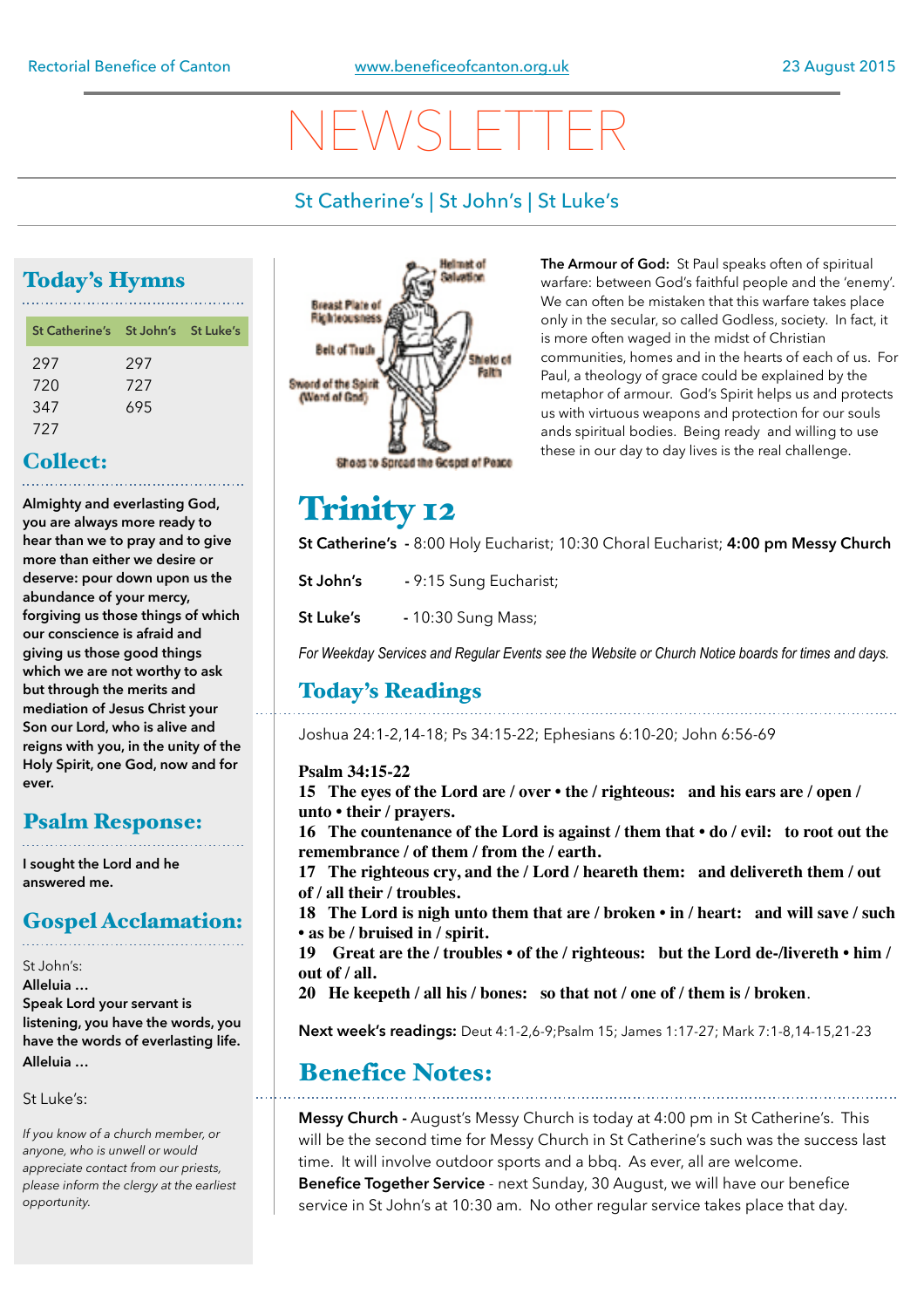#### Rectorial Benefice of Canton [www.beneficeofcanton.org.uk](http://www.beneficeofcanton.org.uk) 23 August 2015

**Big Picnic -** Join in with our wider community by bringing a picnic to Llandaff fields on 30 August and joining the fun. We hope to have a Benefice activity or station to those on offer on the day. Any ideas on this please see Fr Phelim. See poster at the back. I wonder WWJD? Next Sunday in Llandaff Fields from 1-4pm

**Noticeboard** - If you would like to include something in the notes please send it to [linsaycoolhouse@hotmail.com](mailto:linsaycoolhouse@hotmail.com).

**Changes to Services for August** - Today saw the last of our August revised schedule. Next week is benefice Together in St John's but normal service resumes after that from Sunday 6 September onwards.

**Churches Together** - Our next joint service will be in Ecumenical Evening Prayer in St John's on Sunday 20 September. **Spring Clean in Autumn** - Dates are as follows: Sat 19 September - St John's; Sat 10 October - St Luke's; Sat 17 October - St Catherine's. We are asking if you could give us one of these days to help clean, tidy, repair, beautify our churches and halls. It would be great if individuals from different churches could help out with the Autumn Clean of each of the churches as a sign of mutual support and generosity. We are asking if you could give us one day out of the three.

PCC and Meetings: Pastoral Care: 1 Sept in St John's at 7:30 pm. Youth: 2 Sept at the Vicarage, 7:30 pm. Finance: 9 Sept at the Rectory, 7:30 pm. Buildings:15 Sept at the Rectory, 7:30 pm. The next PCC is on 4 October in St Luke's at 7:00 pm. **Vestry Home Group Bible Study** - Thursdays 7-9pm in St John's. All are welcome to this informal gathering.

#### St Catherine's Notes:

**Hall Bookings -** To book the Hall contact the clergy or email [hall.stcatherines@gmail.com](mailto:hall.stcatherines@gmail.com).

**Messy Church** - Today St Catherine's hosts MC and if you could help us set up and clear away we'd be most appreciative. Set up begins around 3 and clearing away about 6:15.

**Gardening Club** - Every Tuesday from 1:30 until 3:00 pm. All are welcome. For more details ask Hilary or Gareth. **Rotas** - The noticeboard has a new area for rotas for the 10.30 service. If you turn up at church not sure whether you are due to be doing something, please check on the board.

# St John's Notes:

**Church Booking** - To book the Church please contact the clergy (see below for contacts).

**Ty Bronna -** The collection this month (August) is for sugar, tea and coffee.

**Monthly Lunch** - No lunch in August or September. There'll be a Harvest Supper on 2 October.

**Strawberry Tea** - Thanks to everyone who supported us. £660 was raised for Breast Cancer UK. A fantastic amount. Sylvia. **Autumn Cleaning and Table Top Sale** - Saturday 19 September. Lists of jobs to go up soon.

#### St Luke's Notes:

'Some Like it Hot' **St Luke's Curry Night.** Sat Oct 3 @ 7.30 3 courses for £8.50 . Please bring your own drinks. Tickets available this week from Kath Picton, Sue B, Mgt W and the churchwardens, numbers are limited to approx. 35. **Hall Bookings -** To book the Hall please contact Jackie or Haydn Page on 029 2091 3808 [haydnpage@hotmail.co.uk](mailto:haydnpage@hotmail.co.uk)

**Recently Departed:** Malcolm Marshal, Raydene Campbell, Pamela Orchard, Barbara McKay, Dorothy Evans, Colin Plain.

#### This Week in the Benefice: (Diocesan Prayer / Anglican Prayer Cycle / Events and Services)

**Sun 23** Merthry Tydfil, St David and Abercanaid, Mark Prevett (R), Tom Bates (C); San Diego; **Trinity 12**

**Mon 24** Treharris, Trelewis, Bedlinog, Llanfabon, Matthew Gibbon (PinC); San Joaquin, USA;

**Tues 25** Troedyrhiw w Merthyr Vale, Steven Barnes (V); Santiago, Philippines;

**Wed 26** Tourism and Pilgrimage Advisor, John Winton; Sao Paulo, Brazil;

**Thur 27** Bargoed & Deri w Brithdir, Jonathan Widdess (V); Sapele, Nigeria;

**Fri 28** RB Eglwysilan & Caerphilly, Mark Greenaway-Robbins (R), Gareth Coombs (AP), Susan Pratten (C); Saskatchewan;

**Sat 29** Gelligaer, Gary Powell (R); Saskatoon, Canada;

**Sun 30** Pontlottyn w Fochriw, Robert Lindsay (PinC); Sebel, Uganda; **Trinity 13**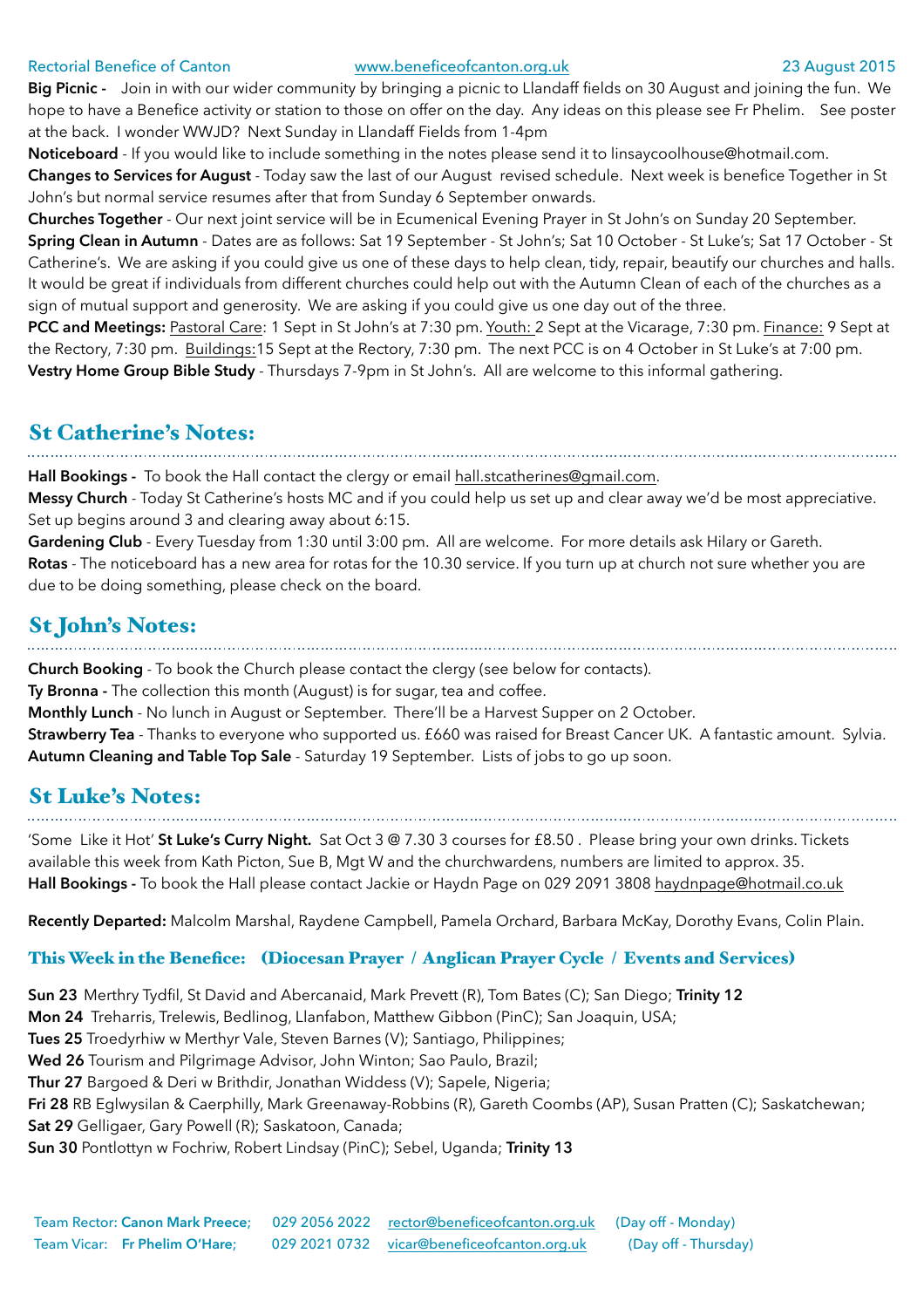### **23 August 2015 – Twelfth Sunday after Trinity** *(Proper 16)*

#### **Collect of the Day**

Almighty and everlasting God, you are always more ready to hear than we to pray and to give more than either we desire or deserve: pour down upon us the abundance of your mercy, forgiving us those things of which our conscience is afraid and giving us those good things which we are not worthy to ask but through the merits and mediation of Jesus Christ your Son our Lord, who is alive and reigns with you, in the unity of the Holy Spirit, one God, now and for ever.

#### **First Reading**

A reading from the book of Joshua.

Joshua gathered all the tribes of Israel to Shechem, and summoned the elders, the heads, the judges, and the officers of Israel; and they presented themselves before God. And Joshua said to all the people, 'Now therefore revere the LORD, and serve him in sincerity and in faithfulness; put away the gods that your ancestors served beyond the River and in Egypt, and serve the LORD. Now if you are unwilling to serve the LORD, choose this day whom you will serve, whether the gods your ancestors served in the region beyond the River or the gods of the Amorites in whose land you are living; but as for me and my household, we will serve the LORD.'

Then the people answered, 'Far be it from us that we should forsake the LORD to serve other gods; for it is the LORD our God who brought us and our ancestors up from the land of Egypt, out of the house of slavery, and who did those great signs in our sight. He protected us along all the way that we went, and among all the peoples through whom we passed; and the LORD drove out before us all the peoples, the Amorites who lived in the land. Therefore we also will serve the LORD, for he is our God.'

*Joshua 24.1-2a,14-18*

This is the word of the Lord. **Thanks be to God.**

#### *Psalm 34.15-22*

R **I sought the Lord, and he answered me.** The eyes of the Lord are upon the righteous, and his ears are open to their cry. The face of the Lord is against those who do evil, to root out the remembrance of them from the earth. **R**

The righteous cry and the Lord hears them and delivers them from all their troubles. The Lord is near to the brokenhearted and will save those whose spirits are crushed. **R**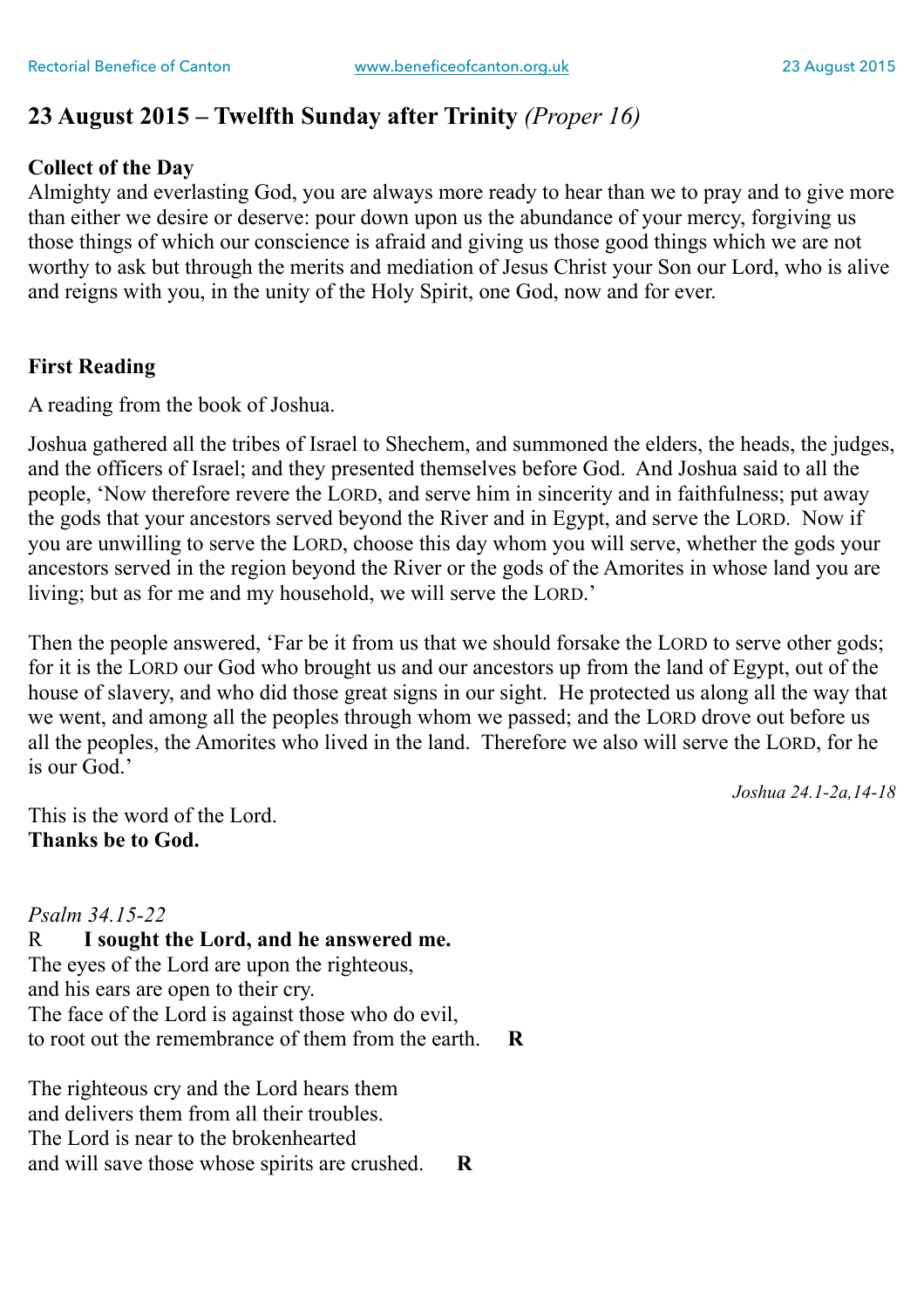Many are the troubles of the righteous, but the Lord will deliver him out of them all. He will keep safe all his bones; not one of them shall be broken. **R** 

Evil shall slay the wicked, and those who hate the righteous will be punished. The Lord ransoms the life of his servants, and none will be punished who trust in him. **R** R **I sought the Lord, and he answered me.**

#### **Second Reading**

A reading from the letter of Paul to the Ephesians.

Be strong in the Lord and in the strength of his power. Put on the whole armour of God, so that you may be able to stand against the wiles of the devil. For our struggle is not against enemies of blood and flesh, but against the rulers, against the authorities, against the cosmic powers of this present darkness, against the spiritual forces of evil in the heavenly places. Therefore take up the whole armour of God, so that you may be able to withstand on that evil day, and having done everything, to stand firm. Stand therefore, and fasten the belt of truth around your waist, and put on the breastplate of righteousness. As shoes for your feet put on whatever will make you ready to proclaim the gospel of peace. With all of these, take the shield of faith, with which you will be able to quench all the flaming arrows of the evil one. Take the helmet of salvation, and the sword of the Spirit, which is the word of God.

Pray in the Spirit at all times in every prayer and supplication. To that end keep alert and always persevere in supplication for all the saints. Pray also for me, so that when I speak, a message may be given to me to make known with boldness the mystery of the gospel, for which I am an ambassador in chains. Pray that I may declare it boldly, as I must speak.

*Ephesians 6.10-20*

This is the word of the Lord. **Thanks be to God.**

#### **Gospel**

Hear the holy Gospel of our Lord Jesus Christ according to John. **Glory to you, O Lord.**

Jesus said to the crowd: 'Those who eat my flesh and drink my blood abide in me, and I in them. Just as the living Father sent me, and I live because of the Father, so whoever eats me will live because of me. This is the bread that came down from heaven, not like that which your ancestors ate, and they died. But the one who eats this bread will live for ever.' He said these things while he was teaching in the synagogue at Capernaum.